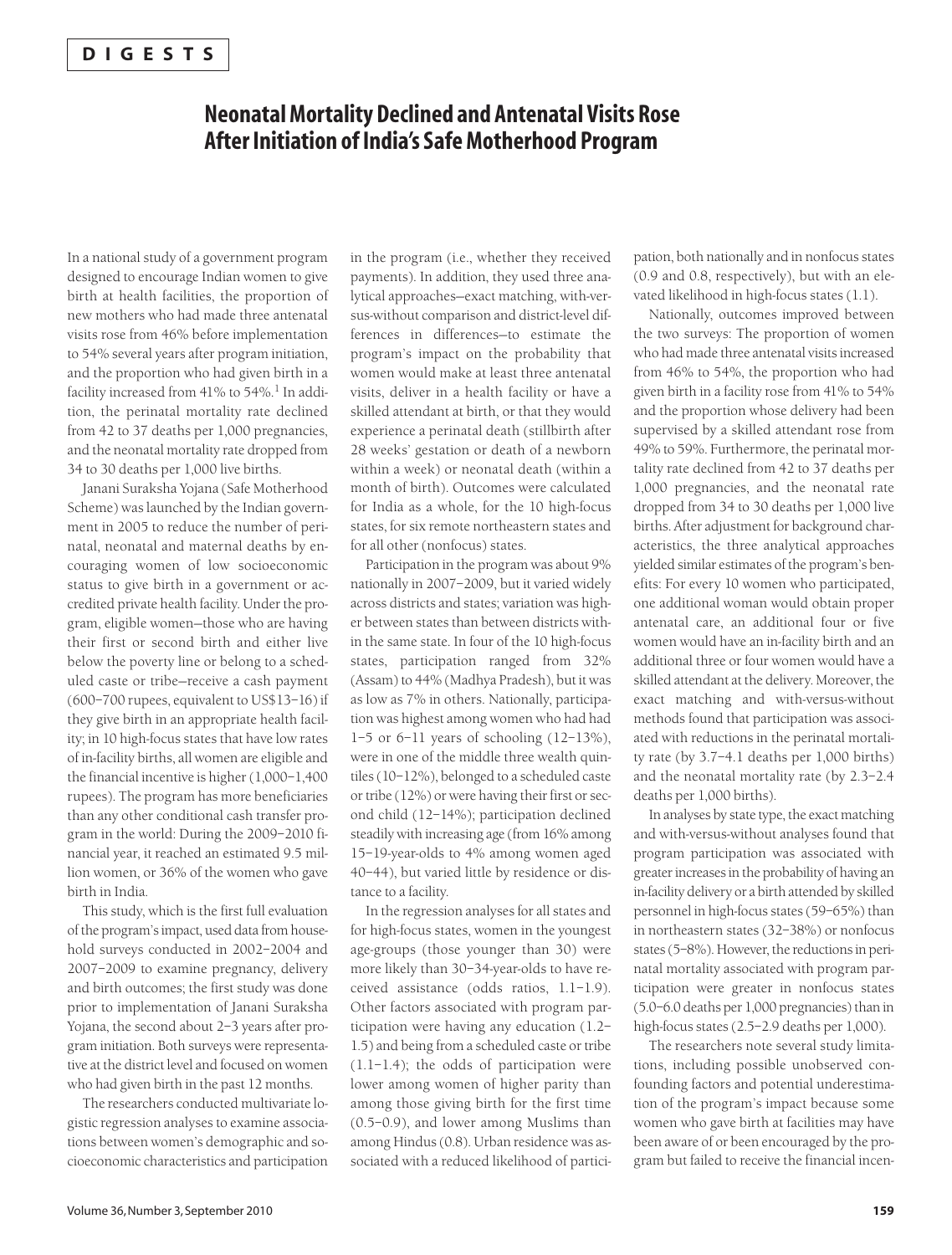#### *Digests*

tive. Despite these limitations, the authors believe that their analysis demonstrated that Janani Suraksha Yojana increased women's use of in-facility delivery and skilled attendants, and reduced perinatal and neonatal mortality. Furthermore, because "continued independent monitoring and evaluation of progress towards these goals is crucial in the coming years," they call on the Indian government to invest in improved data gathering "that will enable conclusive assessment [of whether Janani Suraksha Yojana] is resulting in a reduction in the numbers of neonatal and maternal deaths."*—J. Thomas*

#### **REFERENCE**

**1.** Lim SS et al., India's Janani Suraksha Yojana, a conditional cash transfer programme to increase births in health facilities: an impact evaluation, *Lancet,* 2010, 375(9730):2009–2023.

## **Microbicidal Gel Reduces Women's HIV Risk by 54% In South African Trial**

After two decades of research, investigators may have developed a microbicide that provides substantial protection against  $HIV<sup>1</sup>$  In a randomized trial of tenofovir, the first antiretroviral drug to be formulated as a microbicidal gel, the incidence of HIV infection was lower among sexually active South African women who used the microbicide than among those who used a placebo gel (5.6 vs. 9.1 cases per 100 woman-years). Use of tenofovir gel reduced HIV acquisition by 39% overall, and by 54% among women who used the gel correctly during more than 80% of their sex acts.

The researchers conducted the doubleblind, placebo-controlled trial from May 2007 to March 2010. Some 889 women were recruited from two clinics in KwaZulu-Natal, South Africa: one in a rural area with an HIV incidence rate of 11% and the other in an urban area with an incidence rate of 16%. Women were eligible for the study if they were HIV-negative, aged 18–40, not pregnant and using a nonbarrier contraceptive method; had had vaginal sex at least twice in the 30 days prior to screening; and met several other criteria related to health and logistics. At enrollment and monthly follow-up visits, women received comprehensive HIV prevention services, including counseling, condoms and STI treatment.

Participants were instructed to insert one

dose of their assigned gel (tenofovir or placebo) vaginally up to 12 hours before sex and another as soon as possible after sex, and to use no more than two doses in 24 hours. Correct and consistent use was encouraged during follow-up visits. During these visits, participants reported the number of times they had had vaginal sex and returned their used and unused gel applicators; the researchers classified the 5% of applicators that were not returned as unused. Participants were tested for HIV and pregnancy each month and were asked about possible adverse effects of the gel. The trial lasted 30 months.

On average, urban participants were slightly older than rural participants (25 vs. 23 years) and had had a greater number of lifetime sex partners (6.0 vs. 2.1). Fewer than 10% of women in either group were married, but most (93% of urban and 77% of rural women) reported having a stable partner. At baseline, the proportion of urban women who reported always using a condom during sex was nearly twice that of rural women (43% vs. 23%). About 80% of participants relied on injectable contraceptives.

During the trial, on average, participants returned 6.0 used applicators and reported 5.0 vaginal sex acts per month. A total of 884 women had had any sexual activity, and 72% of their sex acts were covered by the recommended two doses of gel. Among women who remained HIV-negative, the proportion of sex acts for which women used the gel as instructed increased from 55% during the first six months to 75% during months 18–24. Participants reported using condoms during 80% of sex acts, and the proportion increased slightly over the duration of the study. Nearly all women found the gel to be acceptable (97%) and reported that they would use it if it prevented HIV (98%).

Coital frequency declined over the course of the study, from 7.2 sex acts per month in the first six months to 3.1 per month in months 18–24. Women who reported high adherence to the tenofovir gel regimen reported lower-than-average coital frequency (3.2 sex acts per month vs. 6.7 among those with low adherence). However, coital frequency, condom use and adherence to the gel regimen did not differ between the tenofovir and placebo groups.

HIV seroconversion occurred among 38 tenofovir users and 60 placebo users. After six months of follow-up, the cumulative HIV incidence rate was 47% lower in the tenofovir

group than in the placebo group (6.0 vs. 11.2 cases per 100 woman-years); the rate was 50% lower after 12 months (5.2 vs. 10.5 per 100 woman-years) and 39% lower after 30 months (5.6 vs. 9.1 per 100 woman-years). Tenofovir reduced the incidence of HIV to an even greater extent (54%) among the women who adhered best to the gel regimen—those who had used two doses of the tenofovir gel during more than 80% of their sex acts.

The researchers conclude that although corroborating evidence is needed, tenofovir gel appears to be a safe and effective method of preventing sexually transmitted HIV and that its benefits can be observed soon after initiation. They point out that the highest adherence to the gel regimen—and the highest level of effectiveness—was achieved among women with the lowest coital frequency, suggesting that the gel may have the "potential to alter the course of the HIV epidemic in southern Africa" by protecting women who have "infrequent but very high-risk sex with migrant men." Thus, the researchers posit, "this antiretroviral microbicide could potentially fill an important HIV prevention gap, especially for women unable to successfully negotiate mutual monogamy or condom use."*—H. Ball*

### **REFERENCE**

**1.** Abdool Karim Q et al., Effectiveness and safety of tenofovir gel, an antiretroviral microbicide, for the prevention of HIV infection in women, *Science,* 2010, doi:10.1126/science.1193748, accessed Aug. 2, 2010.

# **Antiretroviral Therapy May Lower HIV Transmission Risk Within Couples**

Antiretroviral therapy may greatly reduce the risk of HIV-1 transmission, according to a study of serodiscordant heterosexual couples in seven African countries.<sup>1</sup> Antiretroviral therapy was associated with a 92% reduction in the transmission rate—from 2.2 cases per 100 person-years among nonusers to 0.4 per 100 person-years among participants who had initiated treatment (incidence rate ratio, 0.08). The transmission rate was highest (8.8 cases per 100 person-years) among participants not on antiretroviral therapy who had CD4 cell counts lower than 200 per microliter (i.e., those with the weakest immune systems); it was also elevated among individuals with the highest viral loads.

The data were collected in Botswana, Kenya,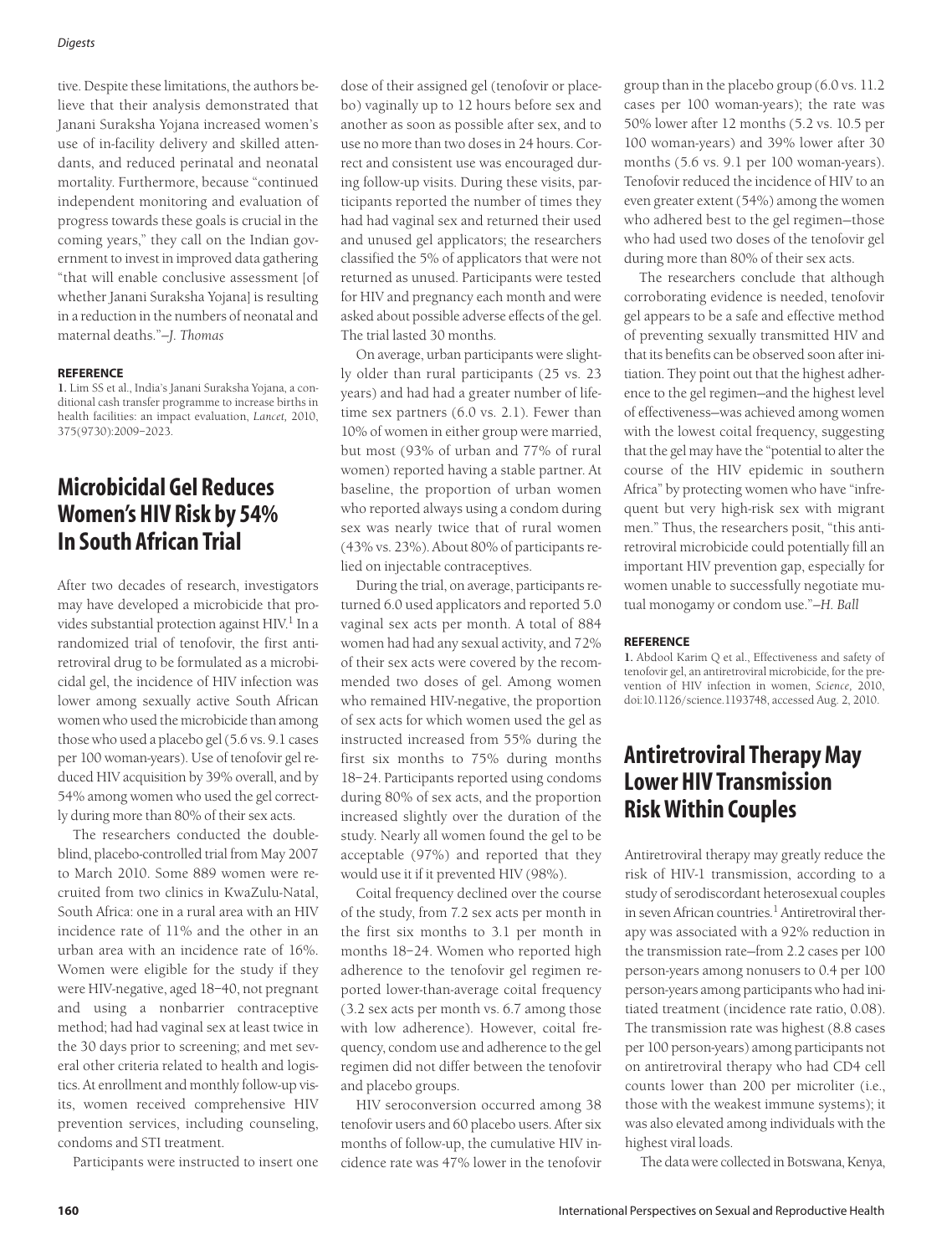Rwanda, South Africa, Tanzania, Uganda and Zambia as part of a randomized, placebo-controlled trial of aciclovir, a drug used to treat herpes simplex virus type 2 (HSV-2). The trial was designed to examine whether treatment with aciclovir reduces the incidence of HIV transmission in couples where one partner is infected with both viruses. Although aciclovir did not prevent HIV transmission, the researchers conducted a secondary analysis to see whether antiretroviral therapy (which some infected individuals began using) was associated with reduced transmission rates.

Couples in which both partners were 18 or older were eligible to participate if one partner was HIV-1 seronegative and the other had tested positive for HIV-1 and HSV-2, had a CD4 count of 250 per microliter or higher, did not have AIDS and was not receiving antiretroviral therapy. Couples were also required to have had vaginal intercourse at least three times in the three months prior to screening. A total of 3,381 couples participated in the study for up to 24 months between November 2004 and October 2008.

Each month, HIV-1–positive participants received study drugs, a clinical examination and a behavioral risk assessment; their HIV-1 viral load was measured at baseline; at months 3, 6 and 12; and at their last study visit. In addition, their CD4 counts were assessed every six months, and those whose counts indicated a need for antiretroviral therapy (according to national guidelines) were referred to local clinics for treatment. Every three months, HIV-1–positive participants reported whether they had taken any antiretroviral drugs in the previous three months; treatment was assumed to be ongoing after initiation, whether or not participants reported it as such at subsequent visits. Uninfected partners were tested for HIV-1 every three months. All participants received condoms, STI treatment, and HIV and risk-reduction counseling throughout the study. Some 98% of HIV-1–positive participants completed at least one follow-up assessment of HIV status; 89% of uninfected partners participated for at least 12 months, and 84% participated for the full 24 months. The researchers used logistic regression to assess associations between antiretroviral therapy use and HIV-1 transmission, and genetic testing to establish whether new infections were the result of transmissions within couples.

Sixty-eight percent of HIV-positive participants were women. The average age at baseline was 32 for participants with HIV-1 and 33 for uninfected partners. CD4 cell counts were lower and viral loads higher among infected men than among infected women. Ten percent of HIV-1–infected participants began antiretroviral therapy during the trial, after a median of 13 months' participation; 13% of antiretroviral therapy users reported nonuse at a subsequent follow-up visit.

Genetically confirmed HIV-1 transmissions occurred among 102 of the 3,032 couples in which the HIV-1–positive partner did not initiate antiretroviral therapy, corresponding to a rate of 2.2 per 100 personyears. Only one case occurred among the 349 couples in which the infected partner was using antiretroviral therapy (0.4 per 100 person-years). After adjustment for time since enrollment and CD4 count, use of antiretrovirals was associated with a 92% reduction in the incidence of transmission (incidence rate ratio, 0.08). No transmissions occurred among antiretroviral therapy users with CD4 counts below 200 per microliter during 132 person-years of follow-up.

For couples who had not initiated antiretroviral therapy, HIV-1 transmission was highest (8.8 cases per 100 person-years) if the infected partner had a CD4 count below 200 per microliter; otherwise, transmission rates were 1.7–2.8 per 100 person-years. In addition, transmission rates among nonusers were positively associated with plasma HIV-1 concentrations; for example, among those with CD4 counts of 200–349 cells per microliter, transmission rates were 4.7 cases per 100 person-years for participants with plasma HIV-1 concentrations of at least 50,000 copies per milliliter, compared with 0.3–1.9 per 100 person-years among those with lower concentrations.

The proportion of HIV-1–infected participants who reported having had unprotected sex in the previous month dropped from 29% at baseline to an average of 7% at all follow-up visits. The proportion decreased even further among participants who received antiretroviral therapy: They reported unprotected sex at 6% of follow-up visits before initiation of treatment and only 4% of visits afterward (odds ratio, 0.6)

Because antiretroviral therapy was associated with reduced transmission in the sickest study participants, the researchers argue that providing antiretroviral therapy to patients with CD4 cell counts lower than 200 should be a priority "for both treatment and prevention of HIV-1." However, they recommend that countries prioritize treatment as well for those with high viral loads. In addition, they note that "counselling is needed to reinforce understanding that potential for HIV-1 transmission to partners remains after [antiretroviral therapy] initiation."*—H. Ball*

#### **REFERENCE**

**1.** Donnell D et al., Heterosexual HIV-1 transmission after initiation of antiretroviral therapy: a prospective cohort analysis, *Lancet,* 2010, 375(9731):2092–2098.

## **Female Genital Mutilation Complications Lead to Lost Lives and High Costs**

In an analysis using simulated cohorts of women aged 15–45 from six African nations, the estimated annual cost of treating obstetric complications associated with female genital mutilation was \$3.7 million (in international dollars).<sup>1</sup> Researchers calculated that the average 15-year-old who undergoes the most severe type of female genital mutilation loses nearly one-fourth of a year of life and generates \$5.82 of associated medical costs over her lifetime; the averages for women who undergo any degree of female genital mutilation are 0.07 years lost and \$1.71 in costs.

Currently, 100–140 million girls and women are living with female genital mutilation, defined as any procedure that involves the partial or total removal of female genitalia, or as injury to the genitals for nonmedical reasons. These women have an elevated risk of suffering serious health consequences, including pain, bleeding, infection, infertility, susceptibility to STIs, psychological trauma, obstetric complications and perinatal death. This analysis, which estimated the medical costs associated with obstetric complications related to female genital mutilation, was based on a 2006 World Health Organization (WHO) study in which some 28,000 women and their newborns were monitored for adverse health outcomes at obstetric centers in Burkina Faso, Ghana, Kenya, Nigeria, Senegal and Sudan. Female genital mutilation status was determined by direct examination of external genitalia, using WHO's four-category classification: type 1, excision of the prepuce (with or without partial or total excision of the clitoris); type 2, excision of the clitoris, with partial or total removal of the labia minora; type 3, partial or total excision of the ex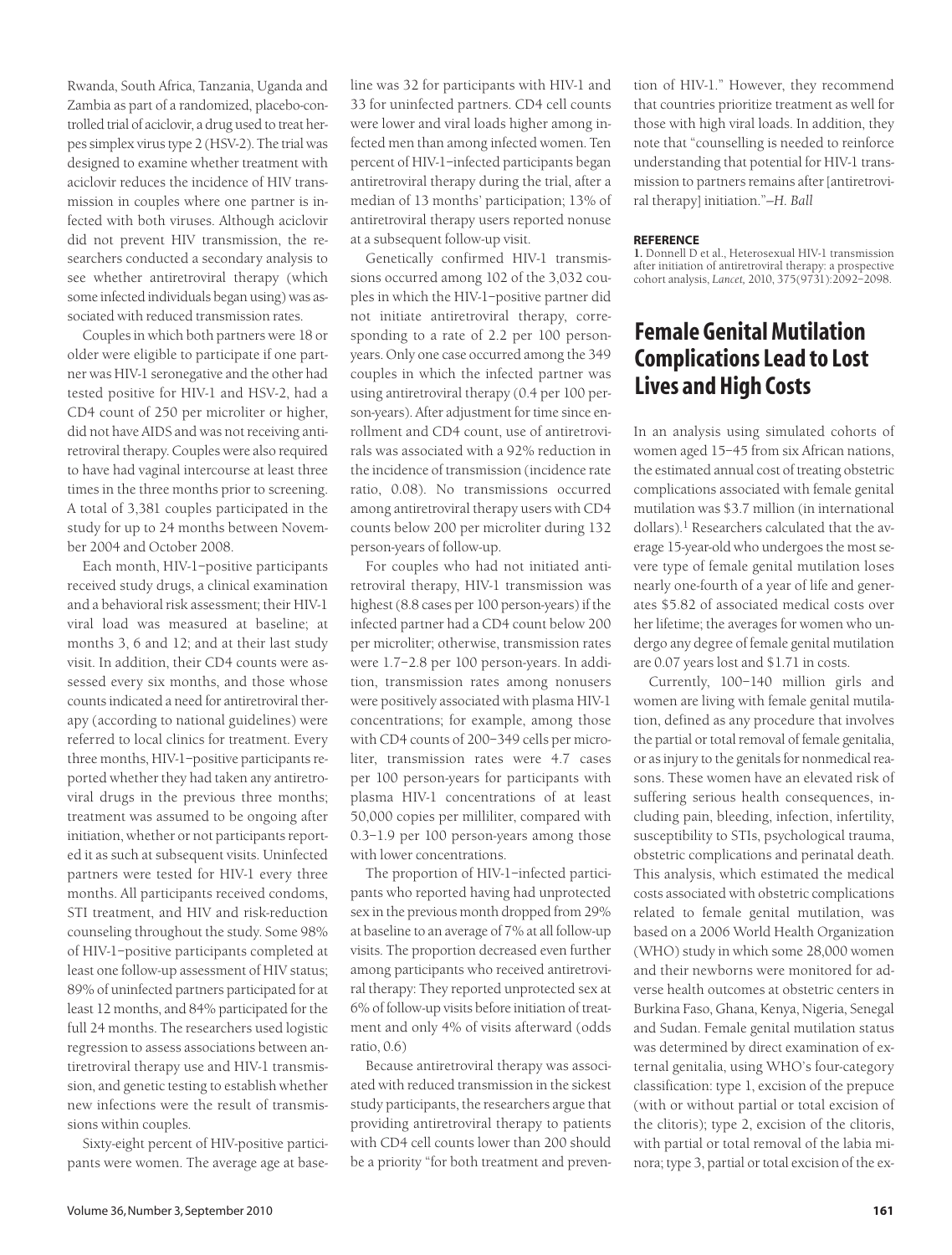ternal genitalia, and stitching or narrowing of the vaginal opening; and type 4, unclassified (e.g., piercing or incising the clitoris or labia; this type was excluded from the analysis).

For each of the six nations, data from the WHO study were used to create four simulated cohorts of 100,000 women: one in which no women had female genital mutilation, and three others in which all women had type 1 mutilation, all had type 2 mutilation or all had type 3 mutilation. A woman's risk of experiencing adverse outcomes depended on her mutilation status and her likelihood of receiving medical obstetric care; the survival and birth history of each woman from age 15 to 45 was constructed using the fertility and mortality rates for each country, as well as Demographic and Health Survey data on the proportion of births attended by a physician. Unit costs were calculated for care associated with cesarean section, postpartum hemorrhage, prolonged hospitalization, inpatient perinatal death, infant resuscitation and episiotomy; costs were calculated in international dollars, which adjust for the cost of living in each country. For each type of mutilation, the relative risk for each obstetric outcome was taken from the overall WHO estimates for the six countries. Because women who have undergone female genital mutilation have an increased risk of fatal hemorrhage during childbirth, years of life lost were calculated for each type of mutilation. To make savings from preventing female genital mutilation today equivalent to the present value of future savings, costs and life-years were discounted by 3% per year.

Compared with a hypothetical 15-year-old who underwent no female genital mutilation, one who experienced a type 3 procedure would lose 0.23 years of life and generate \$5.82 of associated medical costs over her lifetime. The years of life lost and medical costs were lower for women who underwent types 1 or 2 (0.02 and 0.08 years, and \$0.11 and \$2.50, respectively); the weighted average for women who experienced any of the three major types was 0.07 years lost and \$1.71. The consequences of the procedure varied across countries, depending on rates of fertility and medically attended deliveries. The estimated annual cost of female genital mutilation–related obstetric complications totaled \$3.7 million for the 53 million women living in the six countries; national costs ranged from 0.1% to 1% of government health spending on women aged 15–45.

For the current population of 2.8 million

15-year-old females in these countries, the analysis estimated that obstetric hemorrhage associated with the female genital mutilation procedures performed in one year would cause a loss of nearly 130,000 life-years equivalent to a half month per woman. Multivariate sensitivity analyses confirmed that female genital mutilation imposes an economic burden on these nations' health systems: The proportion of simulations in which female genital mutilation resulted in elevated costs, years of life lost or both was 77%, 85% and 93% for types 1, 2 and 3, respectively.

The researchers note that their study has a number of limitations. First, it did not address the medical complications of the initial procedure—pain, bleeding and infection—or any psychological or psychosexual consequences. Second, the data were collected from a small number of obstetric care centers in each country, and some of the estimated costs may have been paid by patients' families and not by the heath care system. Finally, costs did not include treatment of postdelivery complications for women who delivered at home, and some estimated costs were extrapolations and not specific to each country. Nonetheless, the researchers assert that female genital mutilation "is not only a severe form of discrimination against women, but also a violation of the rights of girls." They believe that "efforts to combat [female genital mutilation] have been traditionally underfunded, but … African health ministries that invest in curbing the practice … are likely to recover a large portion of the investment by saving money from prevented obstetric complications."*—J. Thomas*

### **REFERENCE**

**1.** Adam T et al., Estimating the obstetric costs of female genital mutilation in six African countries, *Bulletin of the World Health Organization,* 2010, 88(4):281–288.

### **Men with HPV May Have Elevated HIV Risk, Kenyan Study Reveals**

Human papillomavirus (HPV) infection may be a risk factor for HIV acquisition, according to findings from a Kenyan study.<sup>1</sup> Young men who had HPV at the beginning of the fouryear trial had a higher risk than uninfected men of subsequent HIV infection (hazard ratio, 1.6). The risk was elevated to an even greater extent among men infected with the

HPV strains that can lead to cervical and other cancers (2.4).

If HPV infection increases the risk of HIV, then a vaccine for the former could be a valuable method of reducing the incidence of the latter. However, the literature on HIV incidence among men with HPV has been limited to men who have sex with men. To examine whether having HPV increases the chances of becoming infected with HIV among a broader sample of men, researchers analyzed data from a community-based, randomized trial focused on circumcision and HIV prevention.

Men were eligible for the trial, which was conducted between February 2002 and December 2006 in Kisumu, if they were aged 18–24, sexually active, uncircumcised and HIV-negative. The final sample consisted of 2,168 men who were monitored for 3.5 years. Participants were randomly chosen to undergo immediate circumcision or to have the procedure after two years (if they still desired it).

At the initial visit, men answered questions about their sexual behavior and social and demographic characteristics, gave blood and urine samples, and provided penile cell samples (from the glans and shaft) for HPV testing; they were also tested for several other STIs, including HIV. The polymerase chain reaction assay was used to detect and identify 44 strains of HPV, including those responsible for most cervical cancers (16 and 18) and most genital warts (6 and 11). Half of the respondents tested positive for HPV at the first survey visit; almost all of the positive test results were obtained from glans samples.

During the follow-up period, respondents were classified as having HIV once results were consistently positive across multiple office tests and lab tests. In these cases, the baseline blood sample was tested more rigorously to confirm that the infection occurred after the trial began. The investigators used Kaplan-Meier analyses to estimate the cumulative incidence of seroconversion and multivariate proportional hazard models to identify associations between risk factors and HIV infection.

In bivariate analyses, men had an increased likelihood of HPV infection if they earned a salary or were self-employed (odds ratio, 1.4 for each), did not bathe every day (2.2), had genital warts (5.0), were infected with herpes simplex virus type 2 (HSV-2), chlamydia or gonorrhea (1.3–2.2) or had had more than one lifetime sexual partner (1.5). The odds of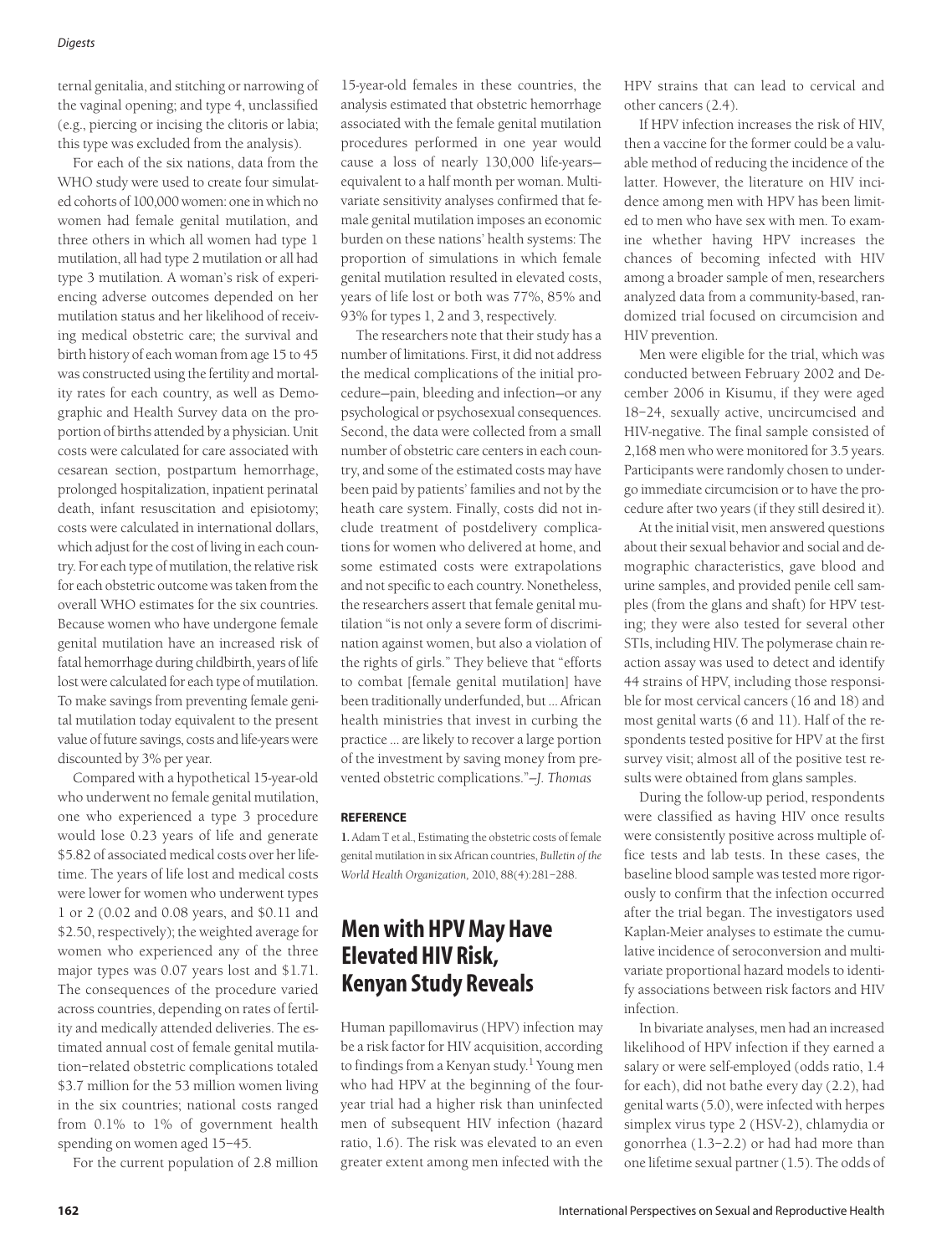testing positive for HPV were reduced among those who had at least a secondary education (0.7) or had used a condom with their most recent partner (0.8).

According to Kaplan-Meier estimates, 5.3% of men who had tested positive for HPV at baseline became infected with HIV over the course of the 42-month trial, compared with 4.0% of men who had tested negative. Among those who had had HPV-positive glans samples, the proportions were 5.8% and 3.7%, respectively.

In hazard models that adjusted for men's age, circumcision status, employment and HSV-2 infection, among other factors, men with HPV had a higher risk of HIV infection than did men who were HPV-negative (hazard ratio, 1.6). The risk of HIV acquisition was also elevated among men who had multiple strains of HPV (1.8), either of the two strains that cause most cervical cancers (2.4) or any of the four strains that together cause most cervical cancers and genital warts (1.9). A separate model that focused on glans samples revealed that earning a salary (2.4), having HSV-2 (1.8), and having any strain of HPV

(1.8) were associated with an elevated risk of HIV infection, while age was negatively associated with HIV risk (0.8 per year). Results were generally similar in analyses limited to the first two years of the trial.

The researchers note that the study's strengths include its comprehensive assessments of HPV and HIV infection and its inclusion of a large cohort of men. However, they also acknowledge that the study had limitations: Men were not examined for lesions or other symptoms that may have made them more vulnerable to HIV, and the HPV, HSV-2 and behavioral data were cross-sectional rather than longitudinal. Nonetheless, given the potential benefits of reducing HIV risk by preventing HPV infection, the investigators conclude that the "results warrant…a randomized controlled trial to determine whether prophylactic HPV vaccination reduces the acquisition of HIV infection."*—S. Ramashwar*

#### **REFERENCE**

**1.** Smith JS et al., Increased risk of HIV acquisition among Kenyan men with human papillomavirus infection, *Journal of Infectious Diseases,* 201(11):1677– 1685.

# **Predictors of Condom Use Among Kenyan Adolescents Are Wide-Ranging, Vary by Gender**

Individual-, community- and school-level factors all play a role in whether young people use condoms, according to a study of upper primary students in Kenya.<sup>1</sup> The odds of having used a condom at last sex were elevated among both male and female adolescents who had experienced pressure to have sex from a greater number of sources (odds ratios, 1.3 and 1.8, respectively) or had high condom self-efficacy (1.4 and 1.3). Other individual characteristics were predictive for members of only one sex. For example, among males, condom use was positively associated with having talked to male relatives about AIDS (1.2) and negatively associated with believing oneself to be at low risk (as opposed to no risk) for AIDS (0.8); among females, self-efficacy for abstaining from sex was associated with reduced odds of condom use (0.8). Community- and school-level factors associated with condom use were living in a community where HIV programs are incorporated into festivals (among females) and attending a school that has high levels of resources or a Catholic or mainline Protestant sponsor (among males).

In October 2003, researchers surveyed 3,645 sexually experienced sixth- and seventh-grade adolescents from 160 randomly selected schools in Nyanza Province. The students were asked about their religious affiliation, age, ethnicity (Luo, Kisii or other) and socioeconomic status, as well as the gender of any relatives with whom they had talked about AIDS and whether they had sought information about HIV and AIDS (e.g., by talking to a teacher or reading about the topic). The survey also ascertained adolescents' knowledge of HIV transmission (measured according to their agreement with six factual statements and six local myths), the number of ways in which the adolescents had felt pressured to have sex (including pressure from peers, pressure during dating, offers of money or gifts, or physical force), the degree to which they felt at risk for AIDS, and their abstinence and condom-use self-efficacy (i.e., their confidence in their ability to abstain from sex and to use condoms).

Data on community and school variables were collected in 2002 through observation and through interviews with tribal and reli-

gious leaders, parents, women's group leaders and others. For each community, the researchers assessed the dominant messages about condom use conveyed by religious leaders—whether they discouraged condom use or provided misinformation, encouraged use only among adults, or also encouraged use among sexually active youth. Other community-level variables were awareness of ways in which HIV could be transmitted through the community's cultural practices or youth-oriented events, commitment to HIV prevention (whether prevention-related information or messages were incorporated into festivals or other community events) and the availability of condoms at local clinics. School variables included socioeconomic status (determined by the school's physical characteristics and resources), religious sponsorship (Catholic, mainline Protestant, independent or none) and the availability of a box in which students could, as part of an HIVprevention program, deposit anonymous questions to be answered. Multilevel logistic regression was used to identify individual-, school- and community-level predictors of condom use.

The mean age of participants was slightly younger than 15. Most students (57% of males and 63% of females) were of Luo ethnicity; 45–50% were Protestant and 47–48% Catholic. Overall, the sample was representative of the region's sixth- and seventh-grade students.

In 46% of communities, the dominant messages from local religious leaders about condoms were negative or based on misinformation and myths; messages were supportive of condom use among youth in only 21%. Although traditional practices and social events that put youth at risk for HIV were identified by leaders in most communities (80%), HIV-prevention programs or messages were incorporated into festivals in 78% of communities, and the same proportion had condoms available at clinics. Some 76% of schools had religious sponsorship, and 69% had a question box.

Females scored higher than males on measures of HIV knowledge, pursuance of information about AIDS and abstinence self-efficacy. Males had higher condom self-efficacy scores than did young women, and they were more likely than females to consider themselves at risk for HIV (67% vs. 57%). A greater proportion of males than females reported having discussed AIDS with a male relative,